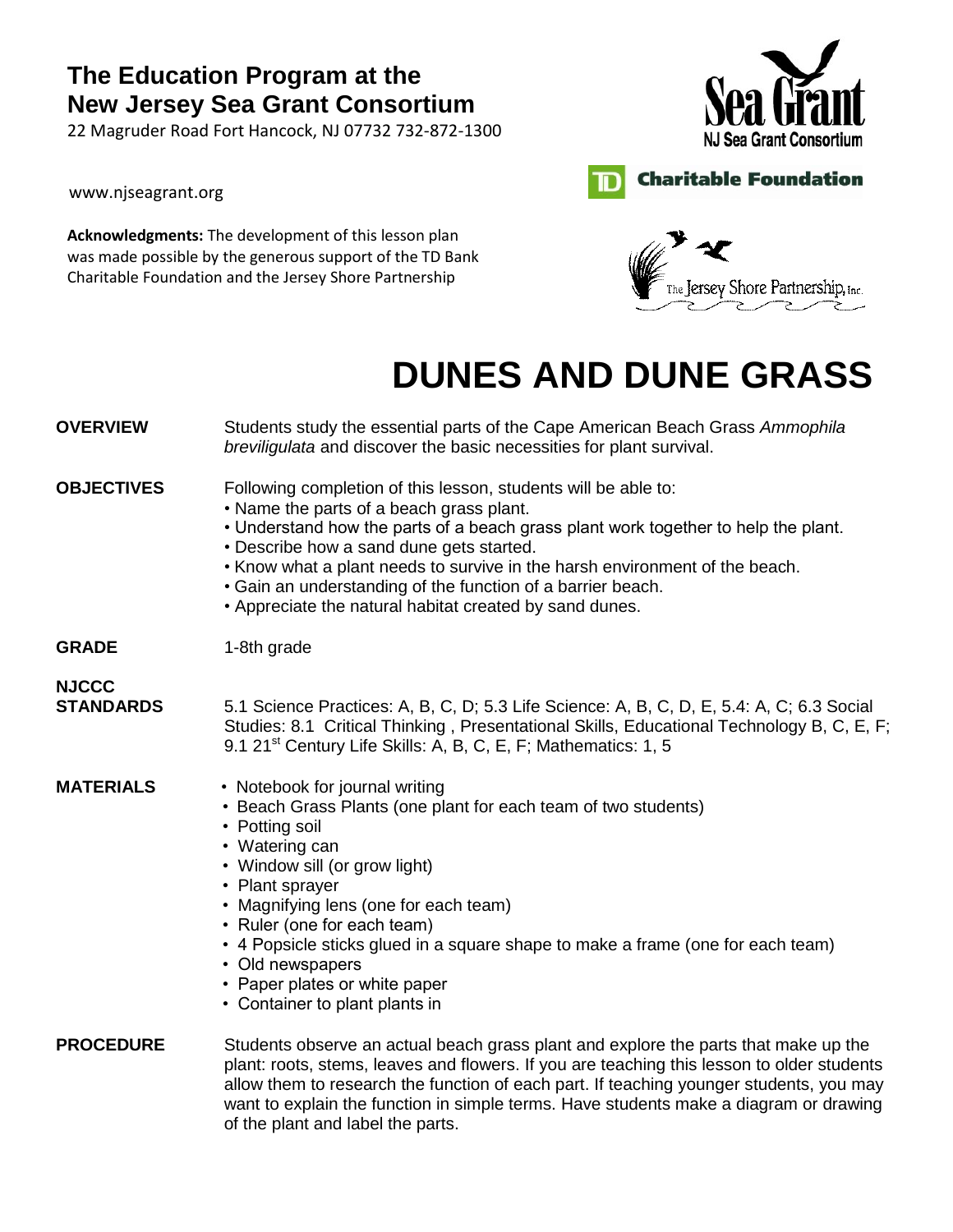To begin, gather the students together and tell them that they are going to look at the four parts of a plant. Using two plants as a demonstration (one with roots into the soil and the other just a cutting pushed into the soil) ask for a volunteer to come up and push on the plants and observe what happens. Ask why one plant falls over and not the other. Tell them that one of the four parts of a plant they will be looking at today is called a **root**. The root holds the plant in place and brings water and food (minerals) from the soil to the plant.

Distribute materials. Cover the workspace with old newspapers to keep it clean. Have students working in teams of two uncover the roots of a beach grass plant gently, so that the plant and roots do not break. Use water from a spray bottle to gently wash away any remaining soil from the roots. When the plant is cleaned, lay it on a paper plate or white paper and examine the roots with the magnifying glasses. Use a ruler to measure the length of the roots. Record the measurement in their journal. Use the popsicle stick square to lay on top of a section of roots and count how many roots or root hairs you see in one square space. Note: you may choose to do this part outside because of the mess.

Ask the students to draw a diagram of the plant they are observing and include the roots, stem, leaves and flower. Label the parts on their drawing. Ask if students can identify other parts of the plant like the stem, leaves or flower. If they can, label their drawings accordingly.

Explain the function of the parts if they are not doing their own research on this topic. **Stems** carry water and food from the roots to the leaves. They also hold the leaves up to get the energy from the sun. **Leaves** are the food factory for the plant. They take the water and minerals from the soil and combine it with the sunlight energy and carbon dioxide from the air to make food for the plant. Explain how animals/humans breathe out carbon dioxide to give to the plants while the plants give off oxygen for us to breathe in. Explain what the **flowers** of beach grass look like and that the purpose is to make fruit and seed. Beach grass commonly makes new plants from a **rhizome**.

After the students have completed their drawings and labeled the parts, encourage them to color their pictures.

To complete the activity, gather the partners/teams together and have them share with the entire class their drawings and discoveries. Ask the teams to replant the beach grass using the materials provided, then care for and watch their plant grow over the next few weeks.

Questions for students to answer in their journals about the beach plant:

• What does this plant look like if you were to describe it to someone who cannot see it? Describe the plant in detail as you make observations.

- How many leaves do you see?
- Use a ruler to measure your plant when you first get it and then each week as you are observing it. How tall is it at the beginning of the study? How much taller does it get?
- How long are the roots at the beginning and end of the study?
- How often do you have to water it? If it turns brown, what does that mean?
- Compare the parts of a common house plant with the beach grass.

#### **BACKGROUND** Dunes act as flexible barriers to ocean storm surges and waves. They help prevent erosion of beach areas behind the dunes. They also provide habitat for many animals, including migratory birds. Sand dunes, once established, provide habitat for insects, birds and small mammals like mice and fox.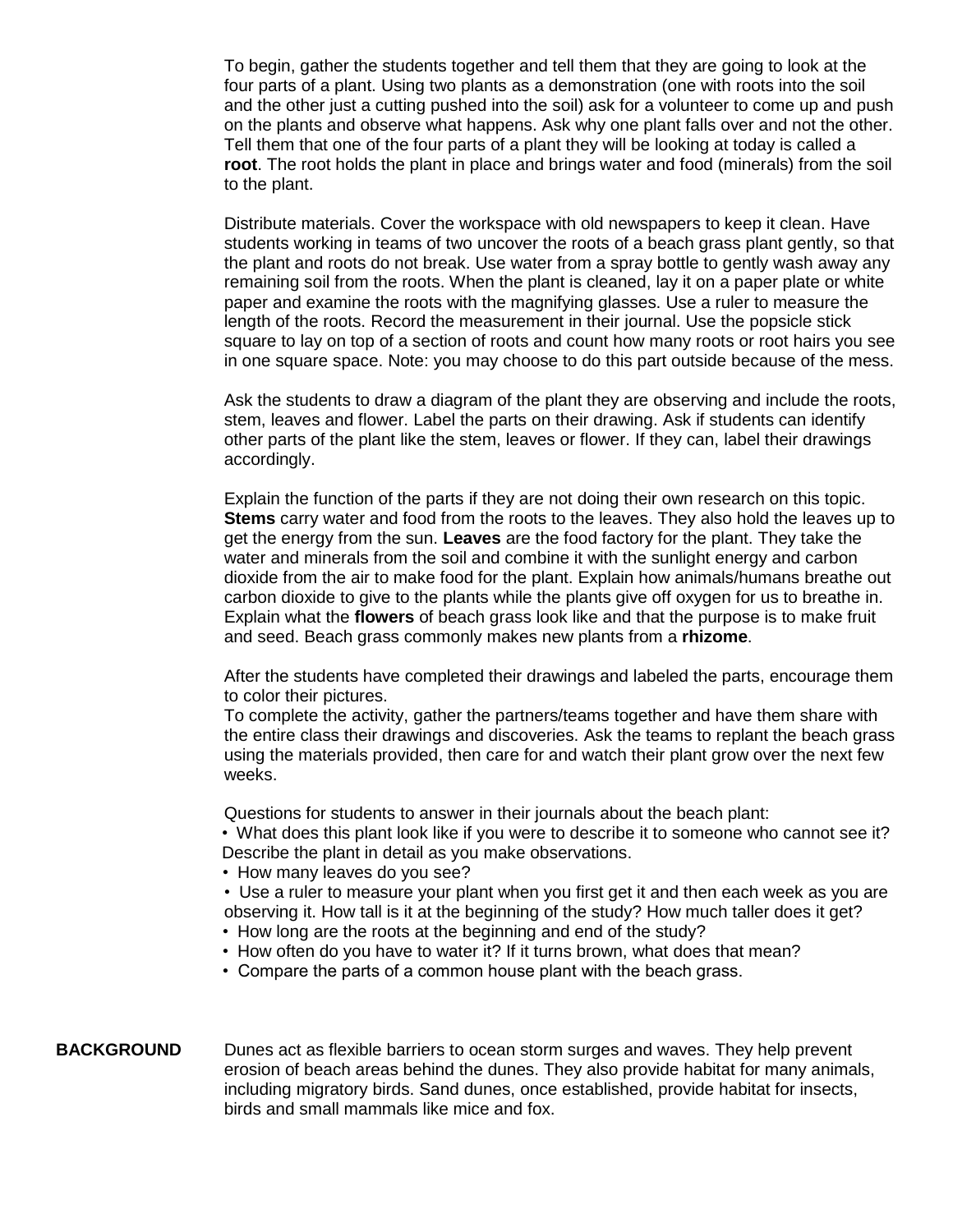The beginning of a sand dune can start with a rock or pile of seaweed or even a piece of driftwood. Beach dunes have also been started by using fencing or used holiday pine trees to trap sand and to headstart the dune process. Beach sand accumulates behind the item as the wind blows the sand inland. As the small mound gets bigger, plants like sea rocket or beach grass can colonize it. Once there is a plant or two, the pile of sand gets bigger. The roots of the plant hold the sand in place, accumulating even more sand and as a result, establishing a dune.

Beach grass is one of the most important plants on a sand dune. It spreads quickly by its specialized roots, called **rhizomes** that can grow down and sideways through the sand. These rhizomes, along with the roots of the plant, form a network that helps hold the entire dune in place. Sand dunes are homes to many other plants including sea rocket, seaside goldenrod, beach pea, beach plum, prickly pear cactus, mullein, wild rose and poison ivy. These plants are adapted to living in the dunes' harsh beach environment. Storms and strong winds can change the shape of sand dunes and push them inland. Besides major storms, one of the major causes of sand dune change is trampling by people. Walking or playing on sand dunes damages the beach grass that holds dunes together. It takes only a few footsteps to kill a beach grass plant. When the plant dies it cannot hold the sand in place. As a result, winds blow away the sand breaking down the dune.

**Area of Biological Interest** The Jersey Shore is home to great diversity of marine and plant life. You may be familiar with some of the marine creatures such as Atlantic Silversides, Mummichogs, Horseshoe crabs, flounder, hermit crabs, clams and mussels. There are a number of terrestrial plants that grow in this harsh environment as well: beach grass, sea rocket, seaside goldenrod, beach pea, beach plum, prickly pear cactus, mullein, wild rose and poison ivy. These plants trap sand creating a natural beach by forming dunes. Most of these plants are hardy varieties with deep spreading roots. Beach grass in particular has the ability to withstand salt spray, repeated burials, overwash, exposure to extreme heat and sunlight and limited fresh water. Beach grass is considered a pioneer plant because it is the first plant to stabilize the sand above the water mark. As the grasses grow, sand grains are continuously blown across the beach and trapped by the stems. Beach grass grows rapidly during the warm weather months. Repeated burials of sand stimulate further growth, trapping even more sand that pile up on the dunes building them, thus enhancing the area.

> Once the primary dune gets established it acts like a barrier to protect the area behind it. Other types of plants can then establish themselves in this protected area. Together with beach grass these plants reduce erosion from the ocean waves during times of intense storms. As the plants die naturally, their decomposing materials provide a nutrient base for new plant growth. A variety of thickets and shrubs and eventually trees can grow in this nutrient rich soil behind the dunes. The predominant species of shrubs and trees found in this coastal area are beach plum, bay berry, poison ivy, winged sumac, wild black cherry, holly and eastern red cedar.

**Social and Economic Value of Beaches** The travel and tourism industry is important to the economy in New Jersey and other coastal areas. Few realize that travel and tourism is already America's largest industry and employer and beaches are its leading tourist destination. (Economic Value of Beaches, 2008) Beaches make a large contribution to America's economy and especially in New Jersey.

> Beach erosion is the number one concern that tourists have about beaches. For example, in 1989, 74 percent of those polled in New Jersey said that the Jersey Shore was going downhill. In 1998, only 27 percent thought the Jersey Shore was in decline with 86 percent saying that the shore was New Jersey's best feature. (Houston 2013).The difference between the two time periods was the construction of the beach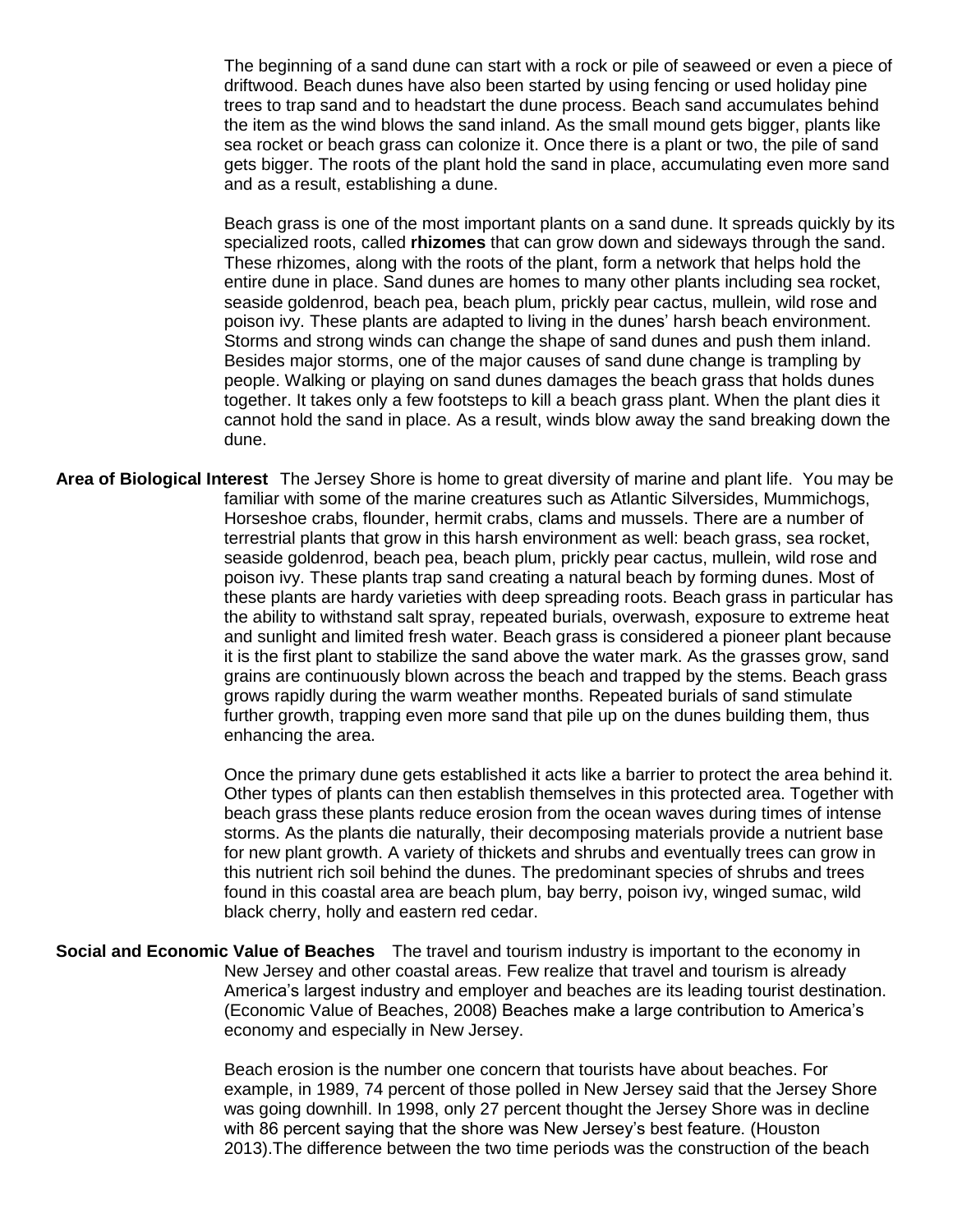nourishment project from Sandy Hook to Barnegat Inlet. This is considered the largest beach nourishment project in the world (U.S. Army Corps of Engineers, 2001). We should look at our beaches as a national treasure.

New Jersey beaches not only provide recreation for beachgoers and fishermen and support a large tourism industry, but play a more critical role when New Jersey's coastal communities are faced with coastal storms. New Jersey's unique geography places the state in the potential path of hurricanes, tropical storms and northeasters. Healthy beaches provide protection and mitigation from these natural disasters by acting as buffers between the surf and homes, businesses and infrastructure found along the coast.

The NJDEP Department of Coastal Engineering along with the U.S. Army Corps of Engineers provides beach nourishment and re-nourishment projects for the purpose of restoring beaches along our coastline.

As nourished beaches undergo erosion, they must be maintained through beach renourishment. This process consists of restoring the beach to what is considered "initial conditions" and usually has less time and cost involved with the project when compared to the initial nourishment. The time between projects are called the re-nourishment cycle and is dependent on the severity of erosion as well as storms. Funding beach nourishment comes from several sources: federal, state and local and depends on the location of the project.

**VOCABULARY Root** - part of the plant that anchors the plant, grows downward and absorbs nutrients and moisture.

**Stem** - the main trunk of the plant.

**Leaves** - usually green lateral structure attached to the stem and functioning as an organ of photosynthesis.

**Flowers** - the blossom of a plant.

**Rhizome** – an underground horizontal stem that send out roots and shoots. Also called rootstalk, rootstock.

**EXTENSION Plant Investigation**- Using Cape American Beach Grass as the plant, students keep a journal on care and observations of their plant over time.

> **Growing Plants in the Classroom**- Things you will need: plants, soil, pots to grow the plants in. Using Cape American Beach Grass as one of the plants, grow other varieties of grass to compare growth and care. You may also use other varieties of plants if you are comparing growth and care. Take the students on a field trip to see the plants growing naturally. Explore how plants have different needs then people. Ask students what plants need to stay alive. Discuss the parts of a plant: roots, stems, leaves and flowers.

**Growth Cycle** After your plants have outgrown their pots, have an active lesson on dividing the plants and repotting them increasing the number of plants from the original plant. As another activity you may also choose to have students design their own container, possibly making use of recycled materials. Take a field trip after obtaining permission from a local beach, plant your beach grass plants to start the dune building process.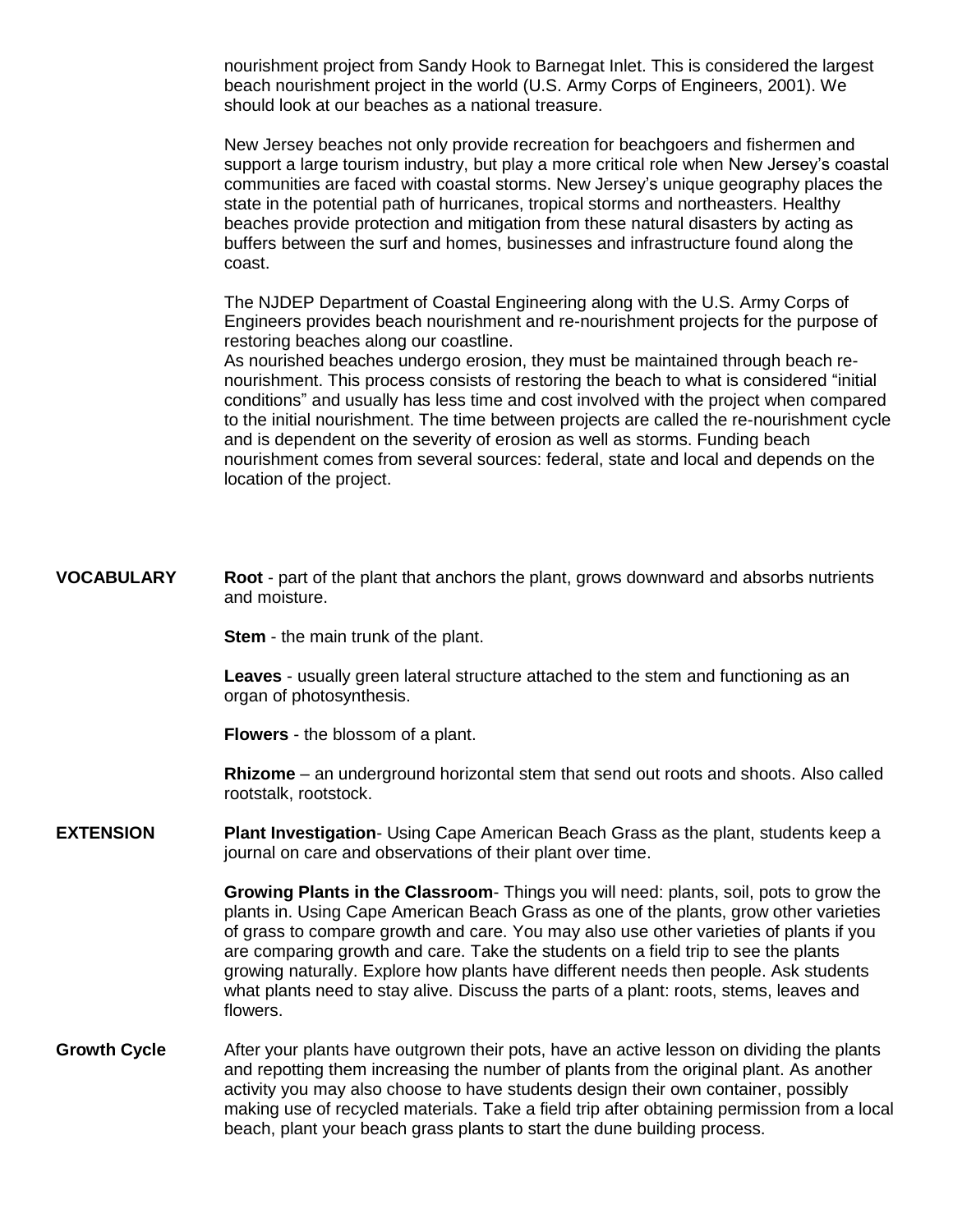#### **REFERENCES**

Cape American Beach Grass Suppliers. Atlantic Region Cape American Beach Grass, Cape Coastal Nursery <http://beachgrass.info/cape%20beach%20grass%20suppliers.html> (November 16, 2011)

United States Department of Agriculture Natural Resources Conservation Service. "Plant Guide American Beachgrass *Ammophila breviligulata*", [http://www.nrcs.usda.gov/Internet/FSE\\_PLANTMATERIALS/publications/njpmspg403.pdf](http://www.nrcs.usda.gov/Internet/FSE_PLANTMATERIALS/publications/njpmspg403.pdf) (November 16, 2011)

Wikipedia. "*Ammophila breviligulata*", [http://en.wikipedia.org/wiki/Ammophila\\_breviligulata](http://en.wikipedia.org/wiki/Ammophila_breviligulata) (November 16, 2011)

United States Department of Agriculture. "*Ammophila breviligulata*", <http://plants.usda.gov/java/profile?symbol=AMBR> (November 16, 2011)

Houston, James The Economic Value of Beaches – a 2013 update [http://www.marloweco.com/images/Beaches\\_Produce\\_570\\_Billion\\_in\\_Federal\\_Tax\\_Revenues.](http://www.marloweco.com/images/Beaches_Produce_570_Billion_in_Federal_Tax_Revenues.pdf) [pdf](http://www.marloweco.com/images/Beaches_Produce_570_Billion_in_Federal_Tax_Revenues.pdf) (March 20, 2014)

For more information on dune restoration and dune plants: [http://gcuonline.georgian.edu/wootton\\_l/restoration.htm](http://gcuonline.georgian.edu/wootton_l/restoration.htm)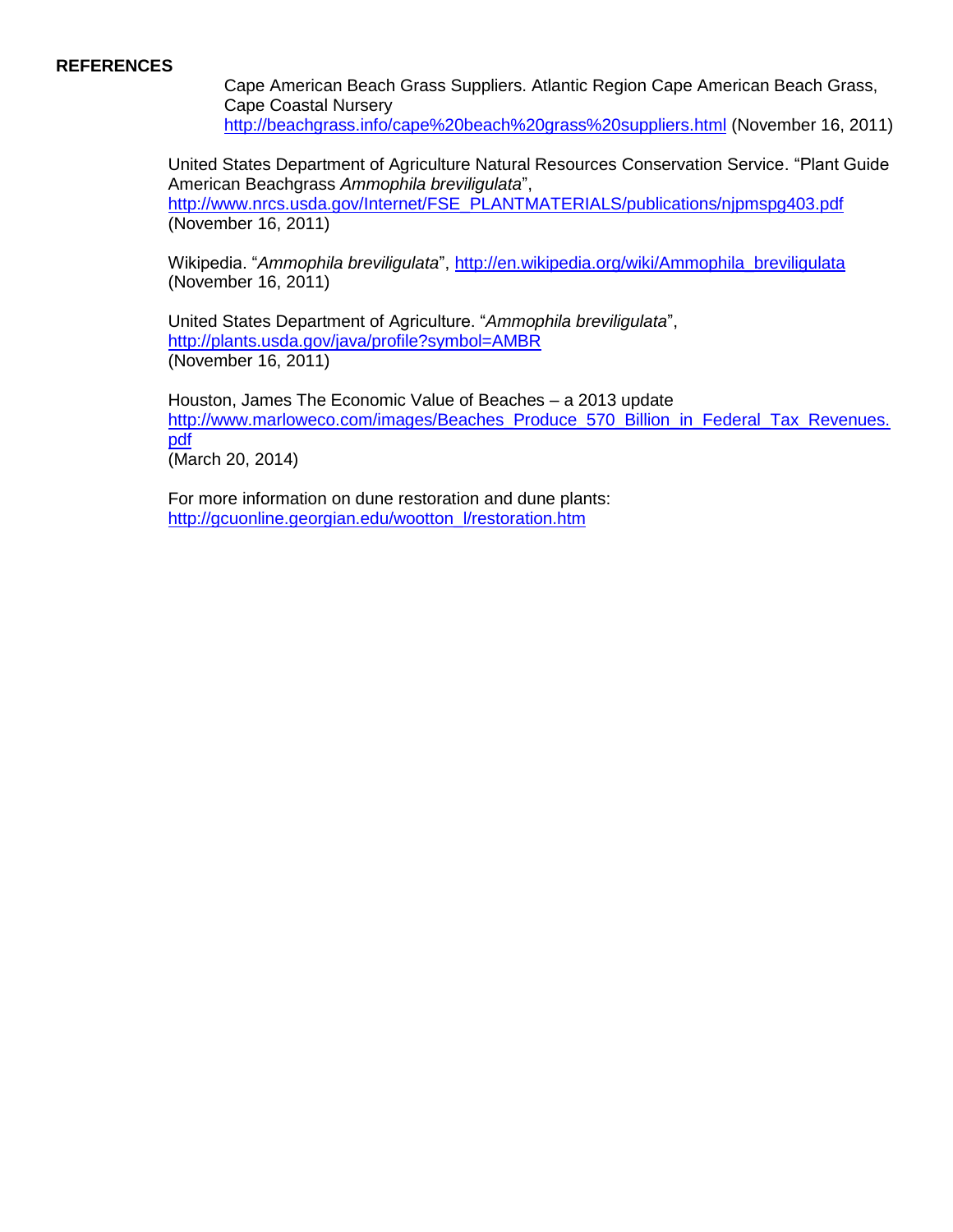

# **BEACH GRASS WORKSHEET**

Can you label the picture with the plant parts? Use the word list and label each part in the right place. Use the space below to write down what each part does.

| rhizome    | sheath | stem | node |  |
|------------|--------|------|------|--|
| leaf balde | crown  | root | culm |  |
|            |        |      |      |  |
|            |        |      |      |  |

 $\overline{\phantom{a}}$  , and the contribution of the contribution of the contribution of the contribution of the contribution of the contribution of the contribution of the contribution of the contribution of the contribution of the

\_\_\_\_\_\_\_\_\_\_\_\_\_\_\_\_\_\_\_\_\_\_\_\_\_\_\_\_\_\_\_\_\_\_\_\_\_\_\_\_\_\_\_\_\_\_\_\_\_\_\_\_\_\_\_\_\_\_\_\_\_\_\_\_

 $\overline{\phantom{a}}$  , and the contribution of the contribution of the contribution of the contribution of the contribution of the contribution of the contribution of the contribution of the contribution of the contribution of the

\_\_\_\_\_\_\_\_\_\_\_\_\_\_\_\_\_\_\_\_\_\_\_\_\_\_\_\_\_\_\_\_\_\_\_\_\_\_\_\_\_\_\_\_\_\_\_\_\_\_\_\_\_\_\_\_\_\_\_\_\_\_\_\_